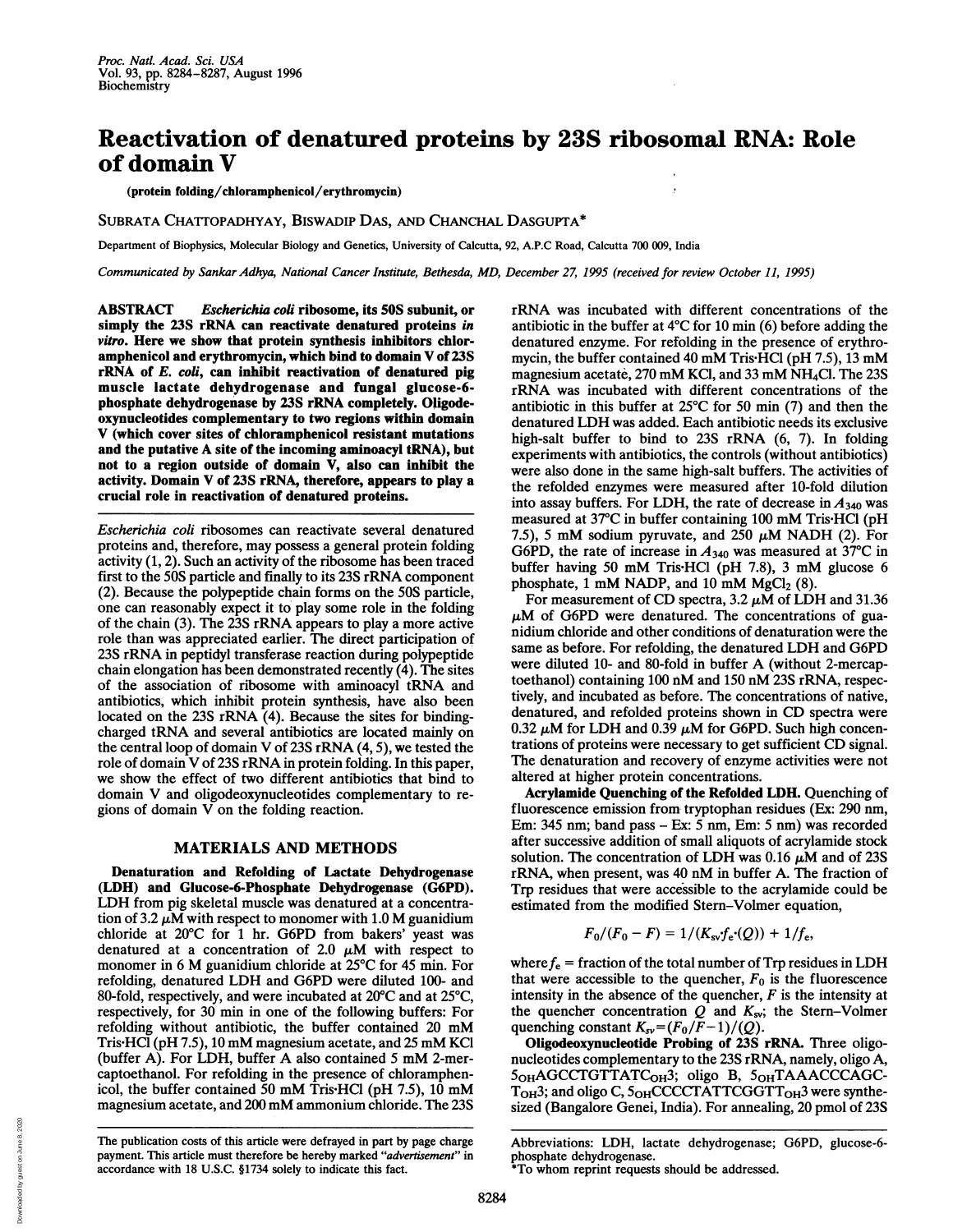

FIG. 1. CD spectra of  $(A)$  LDH and  $(B)$  G6PD.  $(a)$  Base line with buffer. (b) Protein denatured with guanidium chloride. (c) Protein refolded with 23S rRNA from which the contribution of RNA was deducted. (d) Native protein. Helicities calculated from  $\Theta_{222}$  were: native 29%, denatured 2%, and refolded 24.2% for LDH and native 18%, denatured 0%, and refolded 13.2% for G6PD.

rRNA and <sup>195</sup> pmol of an oligonucleotide were incubated in <sup>10</sup> mM Tris HCl (pH, 7.5), <sup>150</sup> mM NaCl, and <sup>1</sup> mM EDTA for 70 min at 50°C and then left on ice overnight. To monitor the extent of annealing, the oligonucleotides were end-labeled with  $[\gamma^{32}P]ATP$  and after annealing with 23S rRNA, the mixture was run on a 20-cm long gel, of which the top 7 cm contained 4% and the remaining part 12% acrylamide. The free oligonucleotides separated widely from the annealed ones, which remained close to the well. The extent of annealing was calculated from the ratio of counts in these two fractions. Under the above condition, about 70-80% of 23S rRNA could be annealed with the oligos. Free oligos were separated from the RNA by gel filtration through Sephadex G-200 column.

## RESULTS

Refolding and Reactivation of Denatured Protein by 23S rRNA. Fig. <sup>1</sup> shows the CD spectra of native, denatured, and



FIG. 2. (Left) Refolding of denatured LDH with 23S rRNA and (Right) modified Stern-Volmer plots for acrylamide quenching of native protein with 23S rRNA  $(\bullet)$ , native protein only  $(\circ)$ , protein refolded by 23S rRNA  $(\blacksquare)$ , and self-folded protein  $(\blacktriangle)$ .

refolded LDH and G6PD. The secondary structures were completely lost due to denaturation; little residual helicity was observed as judged by the CD data on mean residue ellipticity at 222 nm using the criteria provided by Chen and Yang (9). The secondary structures recovered considerably when refolded with 23S rRNA. The recovery of the biochemical activity and structural conformations of LDH in the presence of 23S rRNA are shown in Fig. 2. The biochemical activity was restored to about 35%. The Trp accessibility of the neutral quencher acrylamide for native, self-folded, and enzymefolded in presence of 23S rRNA were 100%, 67%, and 100%, respectively, when calculated from the quenching of their intrinsic fluorescence. These results indicate the close similarity between the conformations of the native and the refolded LDH in the presence of 23S rRNA. On the other hand, the self-folded protein had different conformation since the accessibility of acrylamide for its tryptophans was very different. The native and the refolded enzymes also eluted in exactly the same volume in the Sephacryl S-300 column showing that their Stokes radii were identical. The refolded enzyme was separated from the 23S rRNA by the column, and was active. Therefore, continuous association with the RNA was not necessary (data not shown).

Inhibition of 23S rRNA-Mediated Reactivation of Denatured Enzymes by Antibiotics. The denatured LDH and G6PD were incubated in the reactivation buffer, in the presence and absence of 23S rRNA and varying concentrations of chloramphenicol. In the absence of the antibiotic, reactivation of LDH with and without 23S rRNA, as measured by the enzyme activity, were 30% and 12%, respectively. The corresponding figures for G6PD were similar (29% and 16%, respectively). With increasing concentrations of chloramphenicol, the rRNA-mediated reactivations were increasingly inhibited, and reached the level of self-folding and not lower for both the



FIG. 3. Effect of chloramphenicol on the refolding of denatured (a) LDH and (b) G6PD with ( $\bullet$ ) and without ( $\circ$ ) 23S rRNA. Insets show percent inhibition of 23S rRNA-mediated refolding at different concentrations of chloramphenicol.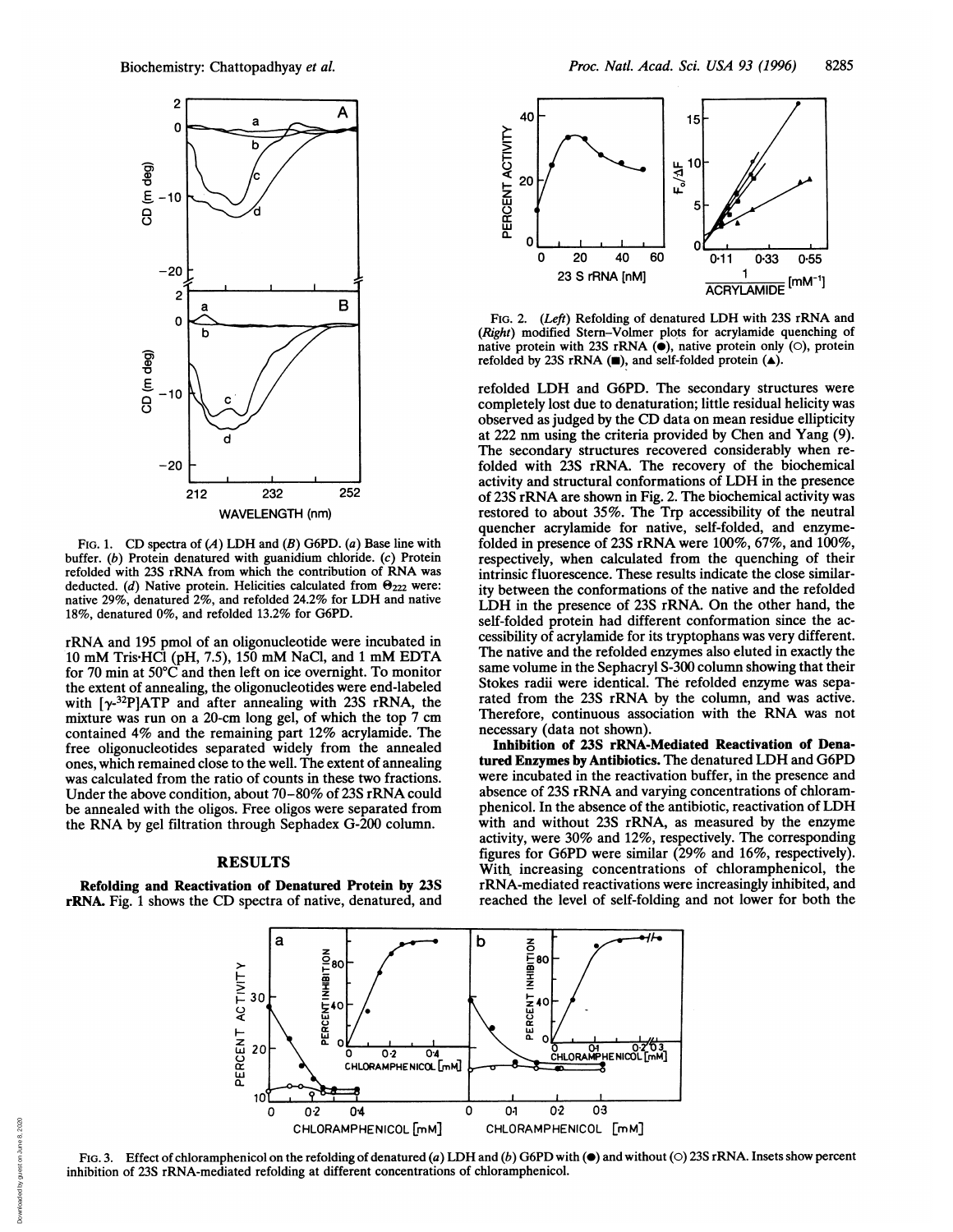

FIG. 4. Effect of erythromycin on the refolding of denatured LDH with  $(\bullet)$  and without  $(\circ)$  23S rRNA. Inset shows percent inhibition of 23S rRNA-mediated refolding at different concentrations of erythromycin.

enzymes (Fig.  $3a$  and b). Erythromycin had similar inhibitory effects on the reactivation of LDH. In the absence of the antibiotic, the enzyme activities were 30% and 12% in the presence and absence of 23S rRNA. With increasing concentrations of erythromycin, the reactivation in the presence of 23S rRNA reached <sup>a</sup> plateau at 12% (Fig. 4). This experiment could not be done with G6PD because the antibiotic drastically interfered with the activity of the native enzyme.

Inhibition of Reactivation by Deoxyoligonucleotides Complementary to the Large Loop of Domain V of 23S rRNA. We have shown that 23S rRNA-mediated reactivation could be completely inhibited by chloramphenicol and erythromycin. These antibiotics also inhibit protein synthesis and mutations that confer resistance to these antibiotics are located within the central loop of domain V of 23S rRNA (ref. 4; Fig. 5). The antibiotics also bind to these sites of the RNA (4). Because this binding may also block the 23S rRNA-mediated protein reactivation, we tested this hypothesis independently. We used complementary deoxyoligonucleotides annealed to domain V and other regions of 23S rRNA and followed their effect on protein folding. Three different oligonucleotides were used. Oligo A is an 11-mer complementary to nucleotides 2447-2457 of 23S rRNA. The region covers three of the seven sites in domain V that can be mutated to confer chloramphenicol resistance. Oligo B is also an 11-mer, but complementary to nucleotides 2577-2587, which cover the putative A site for incoming aminoacyl tRNA. Oligo C is <sup>a</sup> 13-mer complementary to nucleotides 608-620, which cover a part of domain II, which is outside the central loop of domain V. Since the single-stranded loop (Fig. 5), which binds erythromycin consists of only five bases that are A and U only, we could not decide on a complementary oligo that would stably base pair with it. The loop is also flanked by stable stems rich in  $G+C$ base pairs. Therefore, annealing with longer oligos would have required disruption of the stem. So the site of action of erythromycin was not tested. Oligos A and B both inhibited 23S rRNA-mediated reactivation of LDH and G6PD. Complete inhibition was not obtained most likely because the efficiency of annealing the oligos to the 23S rRNA was at most 80% (Fig. 6  $a-d$ ). Increasing the concentration of RNA reduced the level of folding even in controls without the oligos as we observed earlier (2). Unlike oligos A and B no inhibition was seen with oligo C, although the degree of annealing to 23S rRNA was identical in all three cases (Fig. 6  $e$  and  $f$ ). Control experiments were also done only with the oligo probes to ensure that they had no effect on the folding of LDH and G6PD. These results therefore suggest that the availability of the central loop of domain V of 23S rRNA is particularly important for protein folding.

## DISCUSSION

The central loop of domain V of 23S rRNA spanning nucleotides 2000-2624 has been marked as an active core where



FIG. 5. Secondary structure of peptidyl transferase loop and adjacent regions of 23S rRNA. Arrows indicate bases that could be crosslinked (X-link) and the positions photoaffinity-labeled by benzophenone-derivatized Phe-tRNA (PB-Phe tRNA) andp-azidopuromycin. Sites within this region where interaction of the tRNA <sup>3</sup>' end causes altered reactivities to the chemical reagents are shown (tRNA <sup>3</sup>' end footprint). Positions where mutations confer drug resistance are circled. Ans, anisomycin; Cam, chloramphenicol; Cld, clindamycin; Ery, erythromycin; Lnc, lincomycin; Spr, spiramycin; r, resistant. Resistant mutations were detected in Ec, E. coli; H, halobacteria; Hu, human mitochondria; M, mouse mitochondria; T, tetrahymena cytoplasmic ribosomes; Tc, tobacco chloroplasts; Y, yeast mitochondria. [Reproduced with permission from ref. 5 (copyright American Society for Microbiology).]